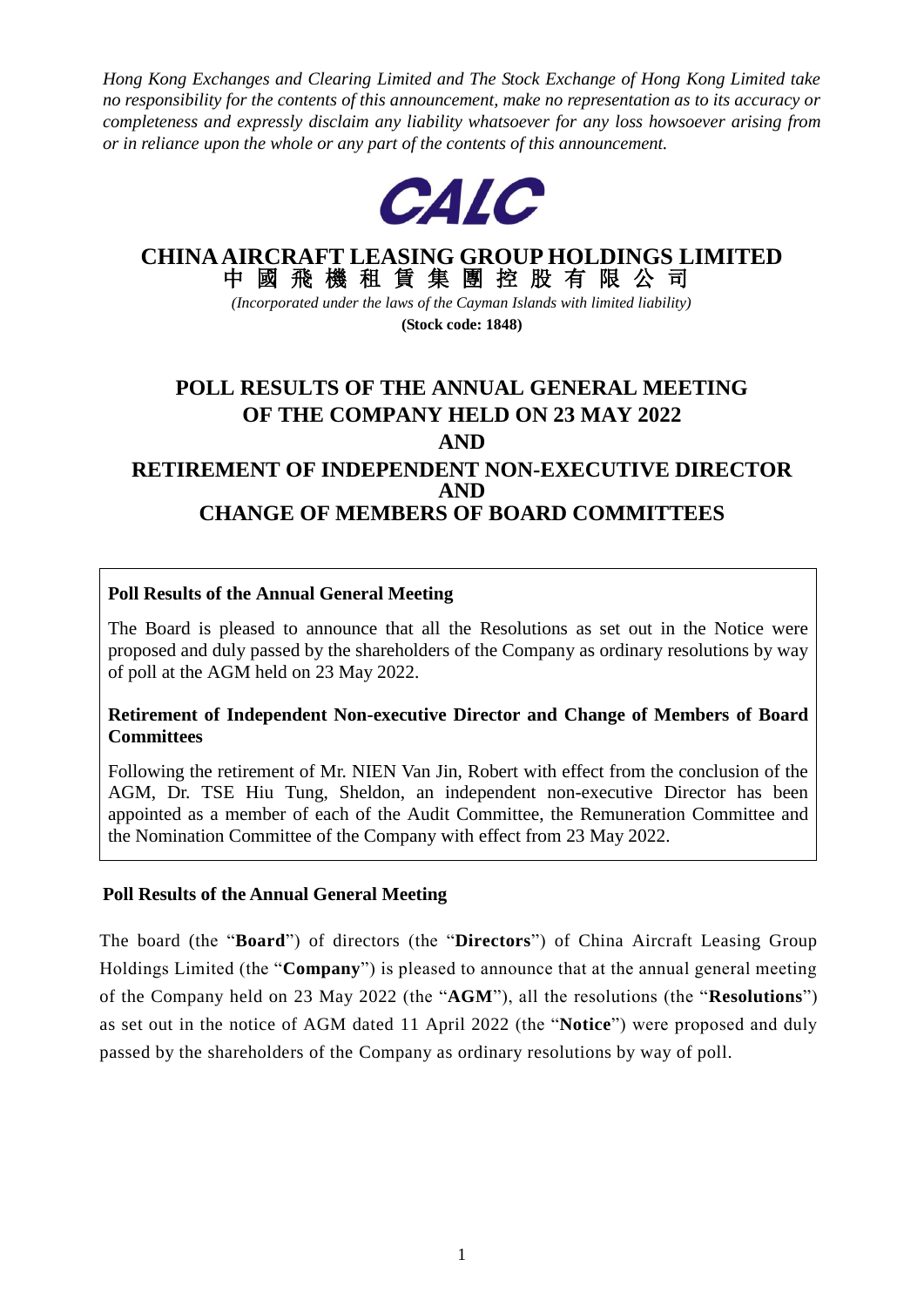The poll results in respect of the Resolutions were as follows:

| <b>Ordinary Resolutions</b> (Note 4) |                                                                                                                                                        | <b>Number of votes</b><br>(approximate %) |                                 | <b>Total</b><br>number of<br>shares voted |
|--------------------------------------|--------------------------------------------------------------------------------------------------------------------------------------------------------|-------------------------------------------|---------------------------------|-------------------------------------------|
|                                      |                                                                                                                                                        | For                                       | <b>Against</b>                  |                                           |
| 1.                                   | To receive and consider the audited<br>financial statements and the reports<br>of the directors and the auditor for<br>the year ended 31 December 2021 | 558,005,686 shares<br>(99.98%)            | 84,740 shares<br>$(0.02\%)$     | 558,090,426                               |
| 2.                                   | To declare a final dividend of<br>HK\$0.26 per share for the year<br>ended 31 December 2021                                                            | 558,090,346 shares<br>$(99.99\%)$         | 80 shares<br>$(0.01\%)$         | 558,090,426                               |
| 3.(i)                                | To re-elect Mr. POON Ho<br>(a)<br>Man as a Director                                                                                                    | 557,391,339 shares<br>(99.87%)            | 699,087 shares<br>$(0.13\%)$    | 558,090,426                               |
|                                      | To re-elect Mr. CHEOK<br>(b)<br>Albert Saychuan as a Director                                                                                          | 557,339,940 shares<br>(99.87%)            | 702,759 shares<br>$(0.13\%)$    | 558,042,699                               |
|                                      | <b>WANG</b><br>re-elect Mr.<br>(c)<br>To<br>Hongyang as a Director                                                                                     | 557,599,940 shares<br>$(99.92\%)$         | 442,759 shares<br>$(0.08\%)$    | 558,042,699                               |
| 3.(ii)                               | To authorise the board of directors<br>of the Company (the "Board") to<br>fix the<br>remuneration of the<br><b>Directors</b>                           | 558,090,267 shares<br>$(99.99\%)$         | 159 shares<br>$(0.01\%)$        | 558,090,426                               |
| 4.                                   | To re-appoint PricewaterhouseCoopers<br>as the auditor and to authorise the<br>Board to fix its remuneration                                           | 557,998,032 shares<br>(99.98%)            | 92,394 shares<br>$(0.02\%)$     | 558,090,426                               |
| 5.                                   | To grant a general mandate to the<br>Directors to issue new shares up to<br>20%<br>set out in ordinary<br>as<br>resolution no. 5                       | 543,539,745 shares<br>(97.39%)            | 14,550,681 shares<br>$(2.61\%)$ | 558,090,426                               |
| 6.                                   | To grant a general mandate to the<br>Directors to repurchase shares up<br>to 10% as set out in ordinary<br>resolution no. 6                            | 558,090,346 shares<br>$(99.99\%)$         | 80 shares<br>$(0.01\%)$         | 558,090,426                               |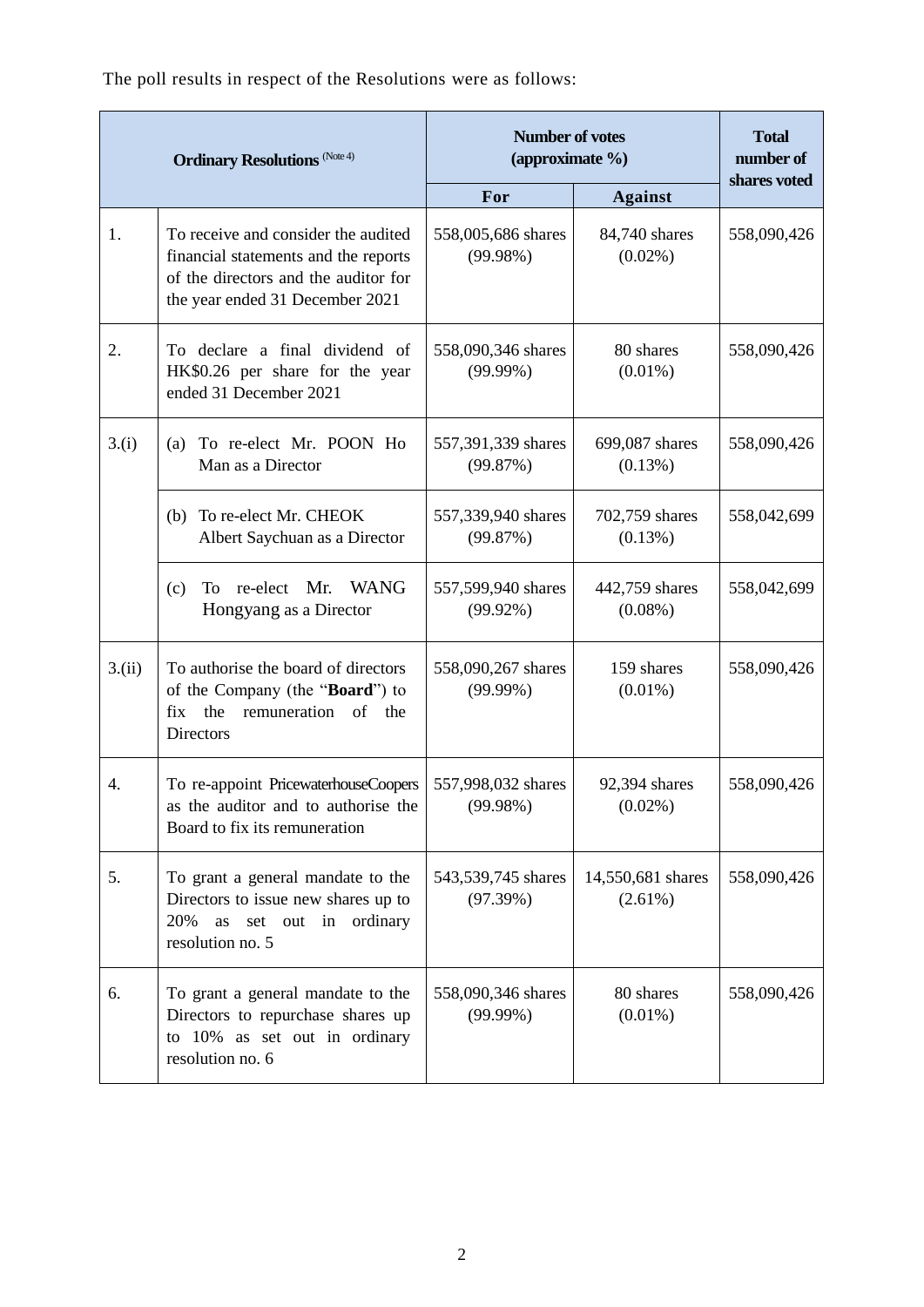| <b>Ordinary Resolutions</b> (Note 4) |                                                                                                                      | Number of votes<br>(approximate $\%$ ) |                                 | <b>Total</b><br>number of<br>shares voted |
|--------------------------------------|----------------------------------------------------------------------------------------------------------------------|----------------------------------------|---------------------------------|-------------------------------------------|
|                                      |                                                                                                                      | For                                    | <b>Against</b>                  |                                           |
| 7.                                   | To approve the extension of the<br>general mandate to issue new<br>shares as set out in ordinary<br>resolution no. 7 | 543,539,666 shares<br>(97.39%)         | 14,550,760 shares<br>$(2.61\%)$ | 558,090,426                               |

*Notes:* 

- (1) As at the date of the AGM, the total number of shares of the Company in issue was 743,535,237 shares, which was the total number of shares entitling the holders to attend and vote on the Resolutions proposed at the AGM.
- (2) None of the shareholders of the Company was required under the Rules Governing the Listing of Securities on The Stock Exchange of Hong Kong Limited to abstain from voting in favour of the Resolutions at the AGM.
- (3) Tricor Investor Services Limited, the Company's branch share registrar and transfer office in Hong Kong, was appointed as scrutineer for the vote-taking at the AGM.
- (4) The full text of the Resolutions is set out in the Notice.
- (5) The attendance record of the Directors at the AGM was as follows:
	- Mr. POON Ho Man and Mr. NIEN Van Jin, Robert attended in person
	- Mr. FAN Yan Hok, Philip, Mr. CHEOK Albert Saychuan and Dr. TSE Hiu Tung, Sheldon attended by video conference
	- Dr. ZHAO Wei, Ms. LIU Wanting and Mr. WANG Hongyang absented at the AGM due to other business arrangement

As more than 50% of the votes were cast in favour of Resolutions nos. 1 to 7 respectively, each of the Resolutions was duly passed as an ordinary resolution by way of poll at the AGM.

# **Retirement of Independent Non-executive Director and Change of Members of Board Committees**

Reference is made to the announcement of the Company dated 16 March 2022 in relation to the retirement by rotation of Mr. NIEN Van Jin, Robert ("**Mr. NIEN**") as an independent non-executive Director with effect from the conclusion of the AGM.

Following his retirement, Mr. NIEN ceased to act as a member of each of the Audit Committee, the Remuneration Committee and the Nomination Committee of the Company. Dr. TSE Hiu Tung, Sheldon, an independent non-executive Director, has been appointed as a member of each of the Audit Committee, the Remuneration Committee and the Nomination Committee of the Company with effect from 23 May 2022.